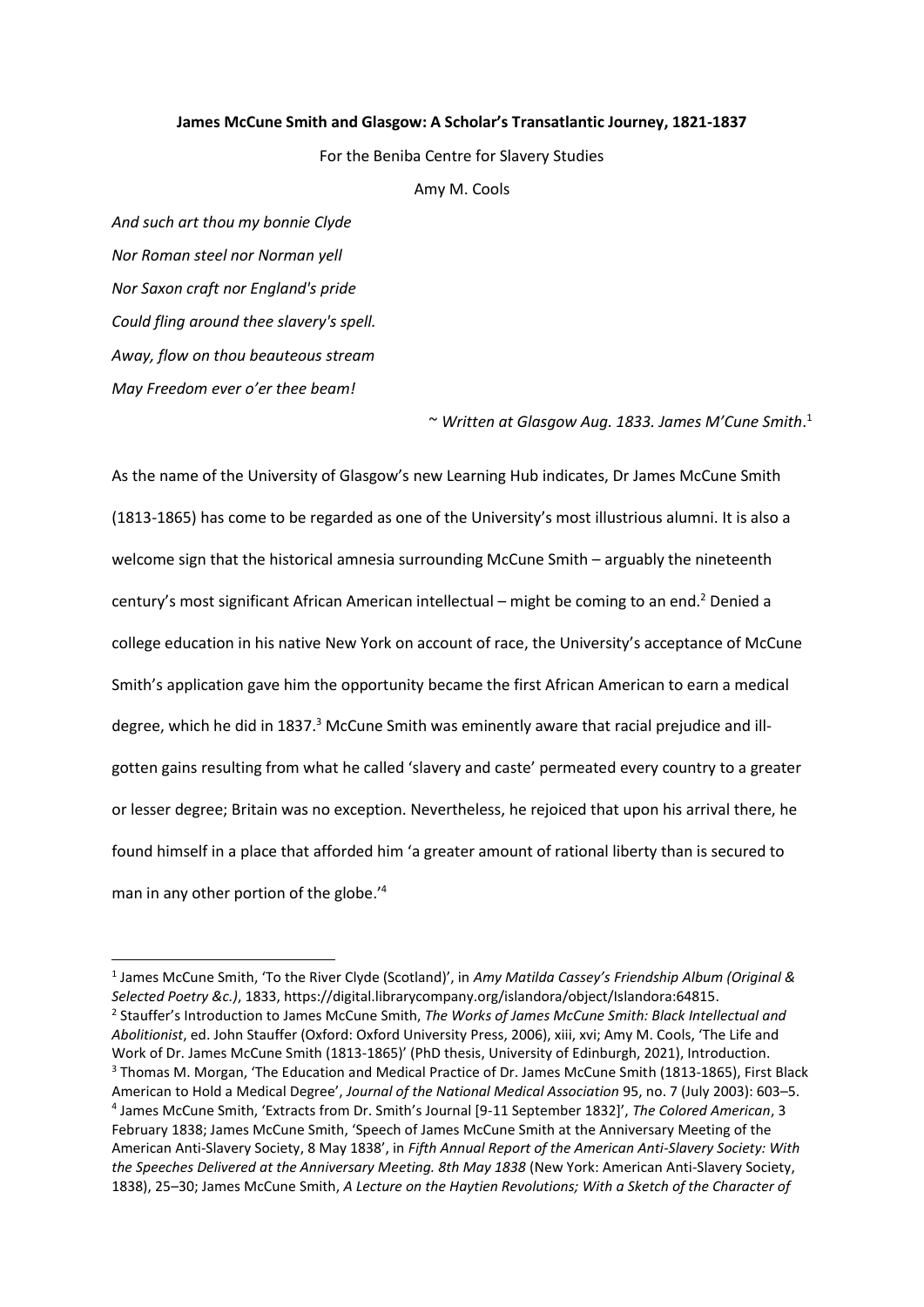As the son of a 'self-emancipated,' formerly enslaved woman from the deep South of the antebellum United States, it was by no means obvious that McCune Smith would come to enjoy the five years of unprecedented freedom and advanced education he experienced on the other side of the Atlantic. <sup>5</sup> Yet he did have several advantages that helped make it possible. For one, his mother Lavinia, his aunt Sally McCune, "Grandma Weaver," and others in their supportive community made sure that McCune Smith received an excellent education from an early age.<sup>6</sup> A precocious and intelligent child, McCune Smith became a star student at the African Free School (AFS) in New York City, an institution which educated many nineteenth leading African American leaders.<sup>7</sup> He began attending the AFS around 1821.<sup>8</sup> The AFS' teacher, Charles Andrews, was so impressed that he singled out eleven-year-old James to deliver a speech on behalf of the school to the visiting American Revolutionary War hero and abolitionist Lafayette.<sup>9</sup> McCune Smith continued to impress

*Toussaint L'Ouverture. Delivered at the Stuyvesant Institute, (For the Benefit of the Colored Orphan Asylum,) February 26, 1841* (New York: Colored Orphan Asylum, 1841).

<sup>5</sup> James McCune Smith, 'Introduction', in *My Bondage and My Freedom*, by Frederick Douglass (New York: Miller, Orton & Mulligan, 1855), xxxi.

<sup>6</sup> Robert Hamilton, 'Dr. James McCune Smith', *The Anglo-African* 5, no. 13 (9 December 1865): 2; Philip A. Bell, 'Death of Dr. Jas. McCune Smith', *The Elevator*, 22 December 1865. McCune Smith's lifelong family friend Philip Bell wrote that "Grandma Weaver" (double quotes in original) paid for McCune Smith's 'first tuition.' Directories reveal that Aunt Sally McCune and "Grandma" Mary Weaver were both teachers. See Thomas Longworth, *Longworth's American Almanac, New-York Register, and City Directory* (New York: Thomas Longworth, 1820), 406; William A. Mercein, *Mercein's City Directory, New-York Register, and Almanac* (New York: William A. Mercein, 1820), 294, 429. Mary Weaver does not appear to be a family relation to either McCune Smith or Bell, which explains why Bell put "Grandma Weaver" in quotes. For an exploration of the relationships between Lavinia Smith, Sarah McCune, Mary Weaver, and McCune Smith, see Amy M. Cools, 'Roots: Tracing the Family History of James McCune and Malvina Barnett Smith, 1783-1937, Part 1', *Journal of the Afro-American Historical and Genealogical Society* 37 (2020): 46–47.

<sup>7</sup> James McCune Smith, 'Sketch of the Life and Labors of Rev. Henry Highland Garnet', in *A Memorial Discourse; by Henry Highland Garnet, Delivered in the Hall of the House of Representatives, Washington City, D.C. on Sabbath, February 12, 1865* (Philadelphia: Joseph M. Wilson, 1865), 21–23; David W. Blight, 'In Search of Learning, Liberty, and Self Definition: James McCune Smith and the Ordeal of the Antebellum Black Intellectual', *Afro-Americans in New York Life and History* 9, no. 2 (1985): 8; Patrick Rael, 'The Long Death of Slavery', in *Slavery in New York*, ed. Ira Berlin and Leslie M. Harris (New York/London: New Press, 2005), 119. 8 It is not known exactly what year McCune Smith first enrolled in the AFS. Bell recalled that it was 1819 or 1820; later scholars place a slightly later date. McCune Smith's first recorded examination took place in 1822. See Charles C. Andrews, 'A Dialogue: Spoken by Jas. M. Smith and William Hill at a Public Exam in 1822. Written for the Occasion by C.C.A Teacher', in *Addresses and Pieces Spoken at Examinations, 1818-1826* (New-York African Free School Records, 1817-1832, New-York Historical Society), 45–50,

https://cdm16694.contentdm.oclc.org/digital/collection/p15052coll5/id/28491; Bell, 'Death'; Morgan, 'Education and Medical Practice', 605.

<sup>9</sup> Charles C. Andrews and James McCune Smith, 'An Address Delivered by James M. Smith, Aged 11 Years, in the New York African Free School, to General Lafayette, on the Day He Visited the Institution Sept 10th, 1824',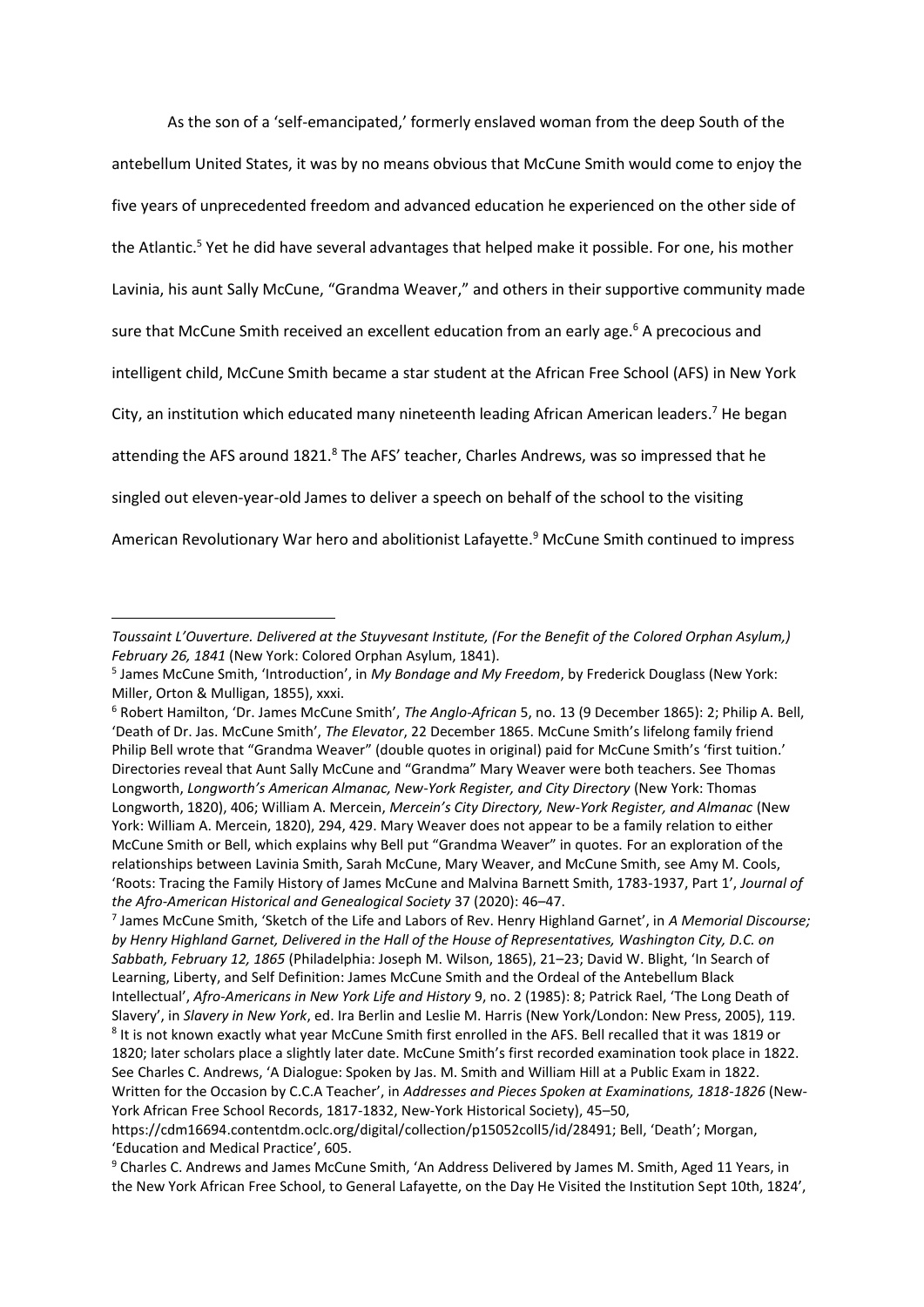Andrews and the AFS' trustees. For example, McCune Smith was chosen, along with a few other advanced students, for the 'Class of Merit' which included special classes in navigation and essay writing.<sup>10</sup> Andrews and the trustees also entrusted McCune Smith, at fourteen years old, with running the school while Andrews was absent for two months due to illness. The trustees who visited the AFS to ensure things were running smoothly praised McCune Smith's performance.<sup>11</sup>

After graduating from the AFS on 10 October 1827, fifteen-year-old McCune Smith continued his studies under the tutelage of mentors. Rev Peter Williams, Jr, pastor of St Philip's Episcopal Church, and Rev John Frederick Schroeder, author and a minister at Trinity Church, were chief among them. McCune Smith also apprenticed as a blacksmith for some of this time.<sup>12</sup> This demonstrates that McCune Smith and those most interested in his well-being were under no illusions pertaining to the practical necessity of having a marketable skill to fall back upon given legal and social impediments to African American advancement in nineteenth-century United States. Yet McCune Smith did not let this undermine his vision of a very different kind of life for himself. His studies during those years were particularly rigorous. Years later, McCune Smith reminisced about 'the wild dreams of my boyhood ambitions' which, despite his weariness from toiling at the anvil throughout the week, compelled him to dedicate nights and weekends to 'hard study… [in Latin or Greek] when Caesar, or Virgil, or Buttman... with their rugged and knotty hardships.<sup>'13</sup>

McCune Smith's mentors also envisioned a scholarly future for him. His lifelong friend Ransom F. Wake recalled that McCune Smith's early and enduring intellectual prowess 'induced some influential friends to make an effort to give him the advantages of an education suitable to his

<sup>1824,</sup> Examination Days: The New York African Free School Collection, New-York Historical Society, https://www.nyhistory.org/web/africanfreeschool/archive/78742-26.html.

<sup>10</sup> Charles C. Andrews, *The History of the New-York African Free-Schools: From Their Establishment in 1787, to the Present Time* (New York: Mahlon Day, 1830), 61; McCune Smith, 'Sketch', 22.

<sup>11</sup> New-York African Free-School, *Reports of the Visiting Committee, 1820-1831*, vol. 2 (New York, NY, 1832), 101, 103–5; Carla L. Peterson, 'Black Life in Freedom: Creating an Elite Culture', in *Slavery in New York*, ed. Ira Berlin and Leslie M. Harris (New York/London: New Press, 2005), 188.

<sup>12</sup> Hamilton, 'Dr. James McCune Smith'; Bell, 'Death'; Guido Furman, 'Obituary of James McCune Smith', *The Medical Register of the City of New York for the Year Commencing June 1, 1866*, 1866, 202.

<sup>13</sup> James McCune Smith, 'From Our New York Correspondent', *Frederick Douglass' Paper*, 25 March 1859.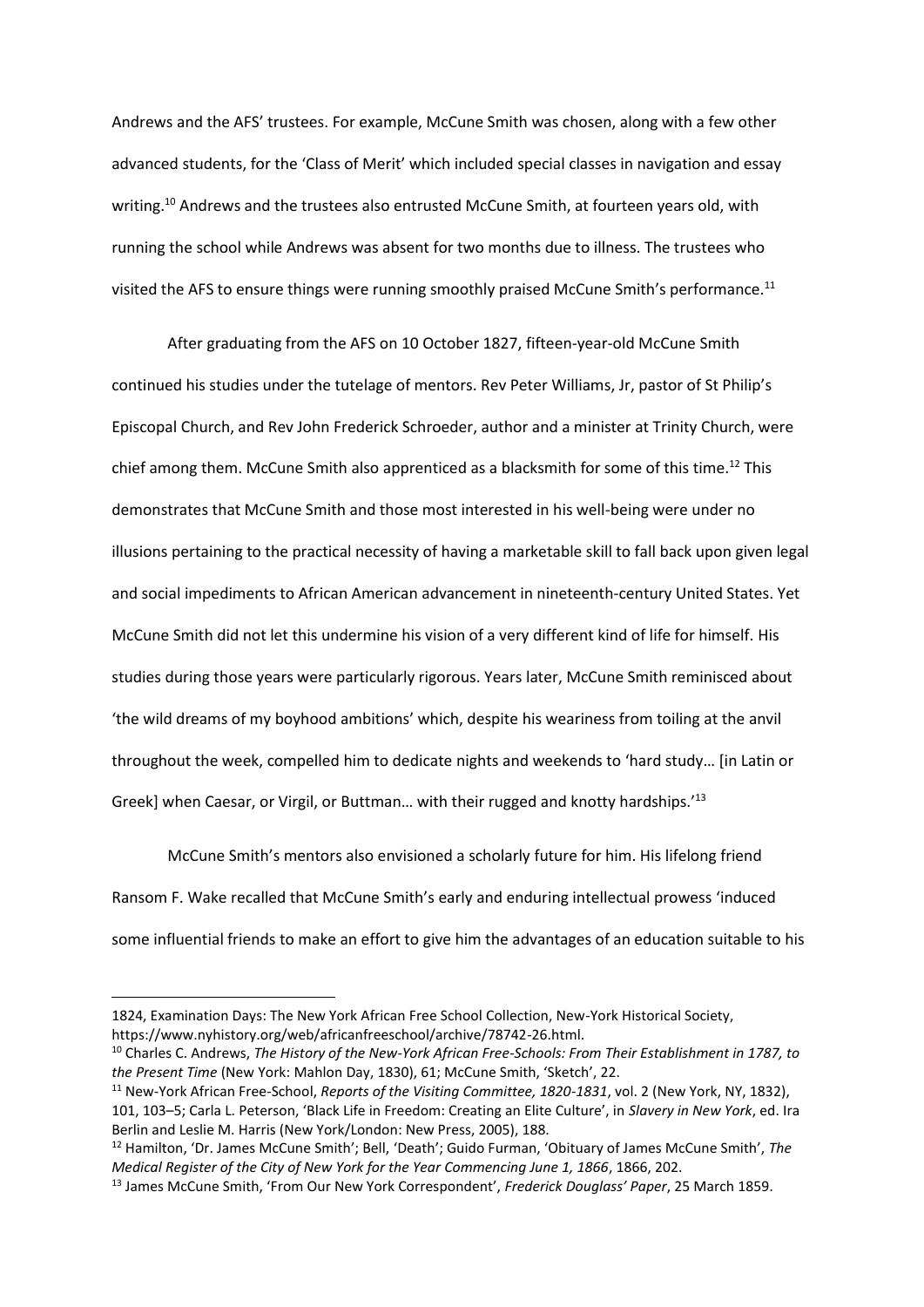natural capabilities and acknowledged worth.'<sup>14</sup> They made sure that he received the thorough humanities education, centred on the classics, which would qualify him for admission to any institution of higher education.<sup>15</sup> So when Williams' applications to New York colleges on behalf of McCune Smith failed, they did not give up: instead, they looked overseas. <sup>16</sup> Why Williams and McCune Smith settled on the University of Glasgow remains unclear. However, it was likely due to Williams' abolitionist contacts in Britain and the vibrant anti-slavery activism in Glasgow, including among the faculty and students at the University.<sup>17</sup>

Almost immediately upon his arrival in Britain in 1832, McCune Smith felt free in a way he had never experienced before. As his travel journal reveals, he felt that the country welcomed him with open arms. Doors were open to him everywhere he went, from the homes of anti-slavery activists to theatres, churches, and every other private and public forum to which he sought admittance. For the first time in his life, McCune Smith wrote, he had escaped the racial caste system that prevailed in his home country. This was no less true in Glasgow, he found, than it was in Liverpool, where he had first arrived and marvelled at his newfound sense of liberty.<sup>18</sup> This experience made a deep impression on McCune and informed his thinking on what it meant to be free and how to secure freedom for his fellow African Americans. No wonder that his friend Frederick Douglass wrote years later, while citing McCune Smith's own deep influence on him:

<sup>14</sup> Ransom F. Wake et al., 'Reception of Dr. Smith, By the Colored Citizens of New York', *The Colored American*, 28 October 1837.

<sup>15</sup> Wake et al.; Bell, 'Death'; Furman, 'Obituary'; 'Colored Men as Physicians', *Nemaha County Republican*, 19 March 1885. For a detailed account of McCune Smith's education prior to the University of Glasgow, see Cools, 'Life and Work', Chapter One.

<sup>16</sup> Peter Williams, Jr., 'To the Citizens of New York [14 July 1834]', in *African American Religious History: A Documentary Witness*, ed. Milton C. Sernett (Durham: Duke University Press, 2000); Bell, 'Death'.

<sup>17</sup> 'The University Anti-Slavery Petition', *Glasgow Chronicle*, 22 February 1833; 'William Smeal', in *The Annual Monitor for 1878 or, Obituary of the Members of the Society of Friends in Great Britain and Ireland, for the Year 1877* (London/York, 1877), 146–58; 'Glasgow Anti-Slavery Society - Glasgow, 16th Jan., 1833', *Glasgow Chronicle*, 18 January 1833; Stephen Mullen and Simon Newman, 'Slavery, Abolition and the University of Glasgow: Report and Recommendations of the University of Glasgow History of Slavery Steering Committee' (University of Glasgow, September 2018), 5.

<sup>18</sup> McCune Smith, 'Journal [9-11 September 1832]'; James McCune Smith, 'Extract from Dr. Smith's Journal', *The Colored American*, 19 April 1838.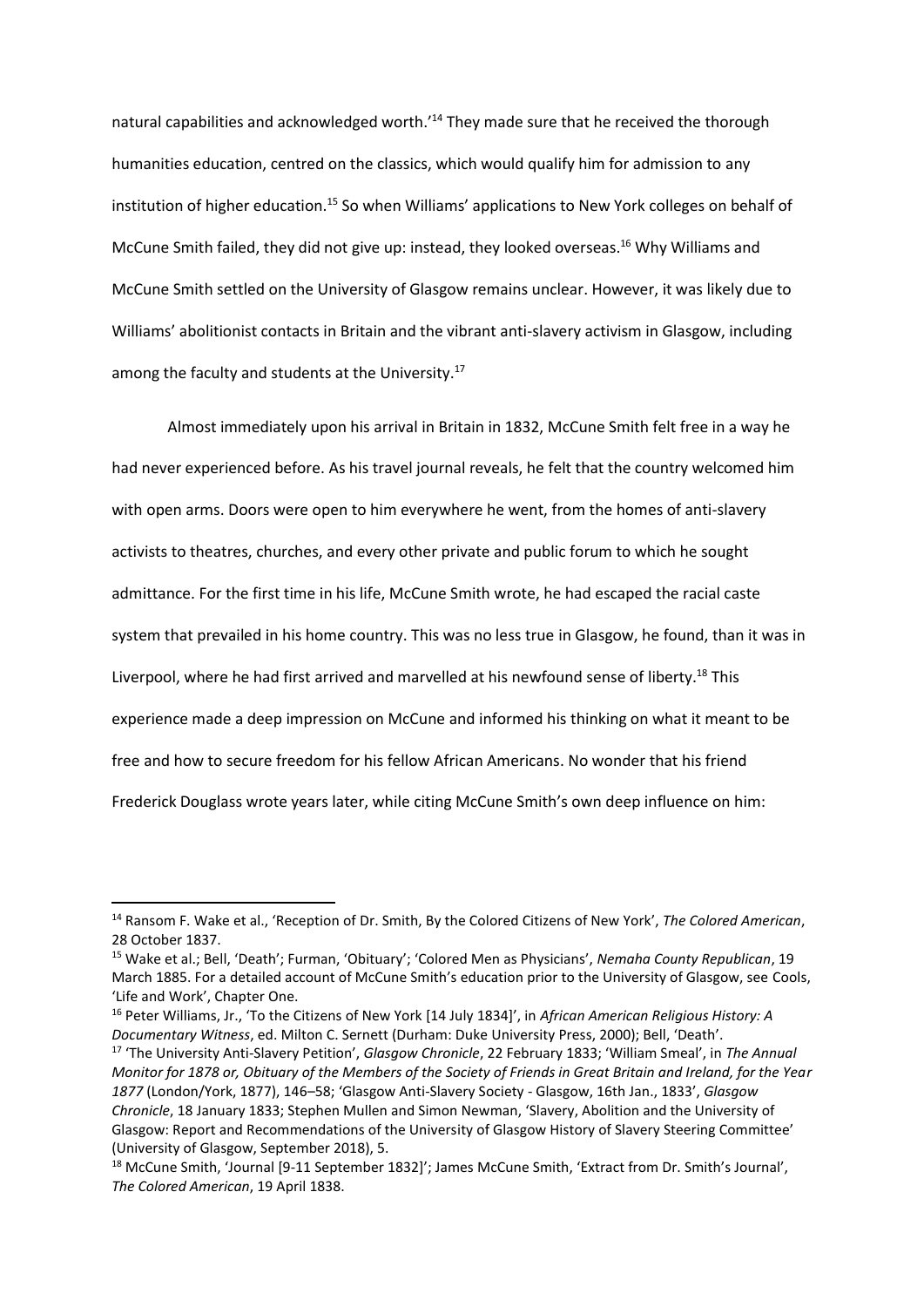"[E]ducated in Scotland, and breathing the free air of that country, he came back to his native land with ideas of liberty which placed him in advance of most of his fellow citizens of African descent."<sup>19</sup>

McCune Smith first breathed the free air of Glasgow on 16 September, the day he arrived at the Broomielaw on the steamship *Ailsa Craig*. <sup>20</sup> He matriculated into the University of Glasgow within a few weeks of his arrival.<sup>21</sup> Alumnus-historian of the University David Murray wrote that 'The Library served as the Matriculation Office' and that 'Gown students (*togati*) alone were required to matriculate, and this was compulsory only upon those who intended to proceed to graduation.<sup>'22</sup> McCune Smith recorded another requirement: 'By the rules of the University at Glasgow, the students must attend in the College Chapel for divine worship on each Sabbath day.' The devout McCune Smith seems to have been a bit taken aback, however, that not all students there were as eager to attend church services as he was. As he recalled a few years later, 'Some [of the students] drank deep into infidelity, and these, viewing religious worship as the negro of the age, and a loathsome, contemptible thing, often found means - after answering to their names at roll call - to escape from the intolerable penance of religious services.<sup>'23</sup> Yet McCune Smith found plenty of kindred spirits at the University. For one, its students and staff alike had a long history of opposing slavery.<sup>24</sup> By the time McCune Smith left, he had amassed a 'numerous' circle of 'valued' friends at

<sup>19</sup> Frederick Douglass, *Life and Times of Frederick Douglass, Written by Himself* (Hartford: Park Publishing, 1882), 568.

<sup>20</sup> James McCune Smith, 'Dr. Smith's Journal', *The Colored American*, 16 March 1839, 1; 'Liverpool Steam Packets', *Glasgow Herald*, 17 September 1832.

<sup>21</sup> W. Innis Addison, *The Matriculation Albums of the University of Glasgow, from 1728 to 1858* (Glasgow: James Maclehose & Sons, 1913), 391. A University of Glasgow calendar for the following year states that student enrolment in the library began on 1 October; date for matriculation was 14 November. The dates were likely similar for 1832. See *Glasgow University Calendar, for the Session M.DCC.XXXIII-XXXIV* (University of Glasgow, 1834), opening page.

<sup>22</sup> David Murray, *Memories of the Old College of Glasgow* (Glasgow: Jackson, Wylie and Co, 1927), 273–74. This changed in 1843.

<sup>23</sup> James McCune Smith, 'Recent Anecdote', *The Colored American*, 2 March 1839.

<sup>&</sup>lt;sup>24</sup> 'The University Anti-Slavery Petition'; Mullen and Newman, 'Slavery, Abolition and the University of Glasgow', 3.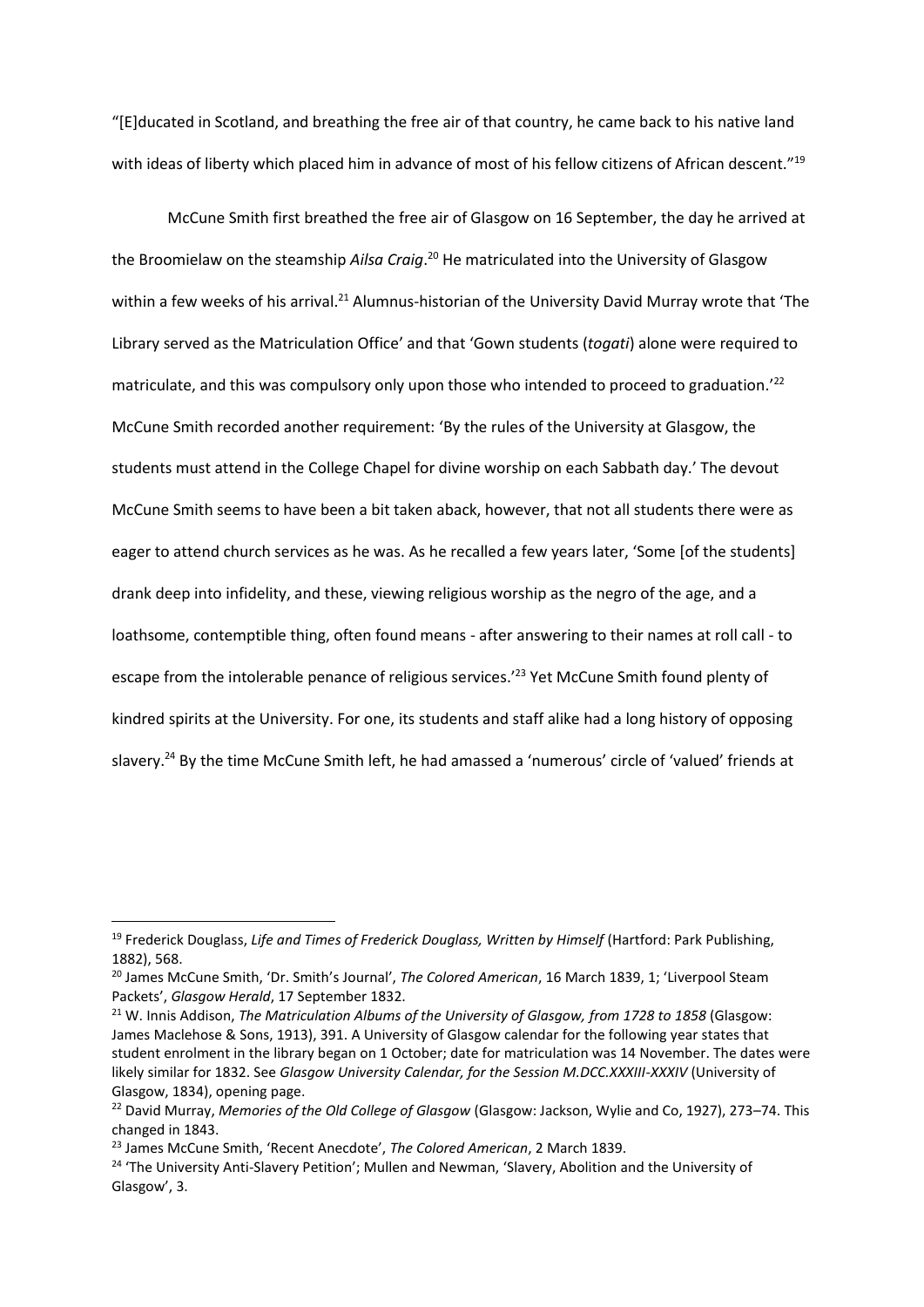the University; never once, by his own account, did he experience mistreatment or exclusion because of his race there. 25

McCune Smith would also have quickly begun signing up for classes. His first years at the University were, like his previous independent studies, heavily focused on the classics. As John Kerr writes in his history *Scottish Education*, the 'Arts curriculum [at the time McCune Smith attended] was Latin, Greek, Logic, Moral Philosophy, [and] Mathematics and Natural Philosophy.' He also writes that 'Students in Arts were obliged to take classes in a certain order…from Latin to Greek, from Greek to Logic and so on, till they reached Natural Philosophy. <sup>26</sup> Murray notes that while this was the usual progression, some students began with Greek.<sup>27</sup> We know that McCune Smith was enrolled in the Greek class during his first year because the record of it survives.<sup>28</sup> McCune Smith also won a first-year 'General Eminence Prize' in Latin – or as it was then called, 'Humanity' – for that year. The latter is curious given that he was not enrolled in the Latin class for that year or indeed for any year he was at the University.<sup>29</sup> When memorializing McCune Smith's scholarly achievements, his lifelong friend Philip Bell recalled that McCune Smith 'was so far advanced that he was admitted to the Sophomore class, an unusual occurrence in a European university.<sup>'30</sup> Together, these may indicate that McCune Smith was sufficiently advanced in Latin that he won the award by examination or submission of written exercises and so did not need to take the class. In any case, McCune Smith's prize reveals that his early and rigorous studies in the classics paid off. They would

<sup>&</sup>lt;sup>25</sup> David Prentice and James McCune Smith, 'Farewell Dinner to Dr. James M'Cune Smith, A.M. (From the Glasgow Chronicle of June 21st)', *The Colored American*, 9 September 1837.

<sup>26</sup> John Kerr, *Scottish Education, School and University, from Early Times to 1908, with an Addendum 1908- 1913* (Cambridge: University Press, 1913), 235–36.

<sup>27</sup> Murray, *Memories of the Old College of Glasgow*, 275.

<sup>28</sup> *Catalogus Togatorum in Academia Glasguensi 1832-33* (University of Glasgow, 1833), 13.

<sup>29</sup> Ibid, 18; *Prize Lists of the University of Glasgow from Session 1777-78 to Session 1832-33* (Glasgow: Carter & Pratt, 1902), 361–62; Murray, *Memories of the Old College of Glasgow*, 208.

<sup>30</sup> Bell, 'Death'.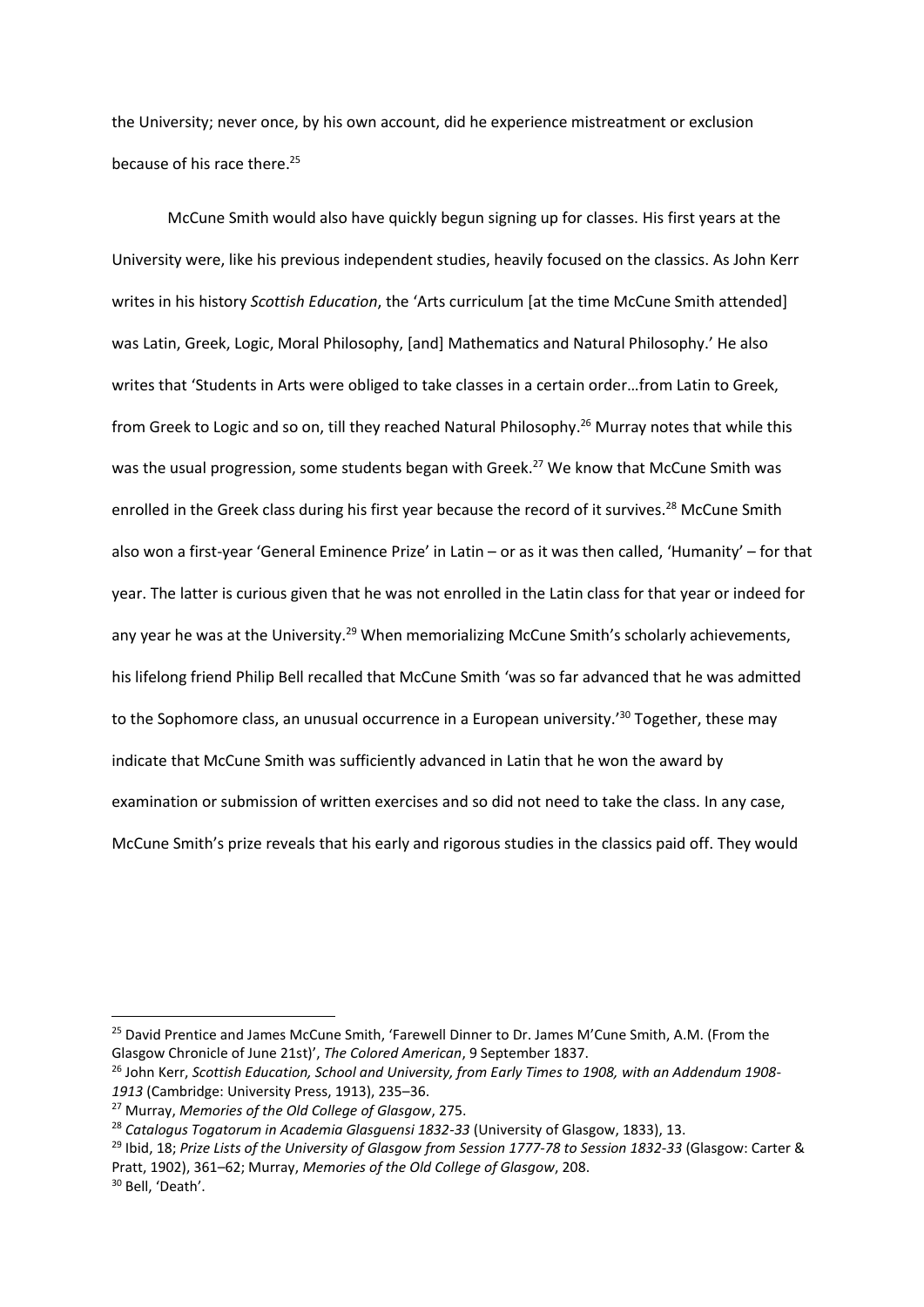certainly have helped him qualify for the class taught by Sir Daniel Keyte Sandford, the renowned Greek scholar who McCune Smith later named among his instructors at the University of Glasgow.<sup>31</sup>

Besides throwing himself into University life, McCune Smith also quickly made friends among Glasgow's abolitionist community. McCune Smith later said of these friends: 'Sir, I bless the chance which threw me upon the sympathies of, and opened to me the association with the [Ralph] Wardlaws and the [Hugh] Heughes, the [William] Andersons and the [John] Murrays, men whose names are the property neither of the city or the time in which they dwell, but will be held in grateful remembrance so long as civil and religious liberty shall be remembered. The privileges which I enjoyed in their society are greater than any value at which I can estimate them.<sup>132</sup> Among those who made a particularly deep and lasting impression on McCune Smith was John Murray. Murray had become an ardent abolitionist after witnessing the brutalities of slavery while working for a time in St. Kitts as a young man.<sup>33</sup> They became fast friends quickly: by March 1833, they had become close enough that Murray put aside his usual religiously-instilled distaste for theatre to join McCune Smith at a performance of his old AFS schoolmate and friend, the pioneering African American actor Ira Aldridge.<sup>34</sup> About two decades later, McCune Smith felt compelled to write a heartfelt biographical portrait of Murray after hearing of his recent death. As he wrote, 'I would do violence to truth and humanity whose servant and soldier he was, should I neglect to pen a few recollections of that most earnest and efficient man.' McCune Smith modestly characterized his account of Murray as merely 'fling[ing a] pebble upon his cairn,' yet doing so 'with moistened

<sup>&</sup>lt;sup>31</sup> James McCune Smith, 'Remarks of James McCune Smith at a Welcome Reception in His Honor, 26 September 1837', *The Colored American*, 28 October 1837.

<sup>&</sup>lt;sup>32</sup> McCune Smith.

<sup>33</sup> James McCune Smith, 'John Murray (Of Glasgow)', in *Autographs for Freedom*, vol. 1 (Boston: John P. Jewett and Company, 1853), 62–63, 67.

<sup>34</sup> 'Theatre-Royal, Dunlop-Street', *Glasgow Argus*, 18 March 1833; James McCune Smith, 'Ira Aldridge', *The Anglo-African Magazine*, January 1860, 29–30; Bernth Lindfors, *Ira Aldridge: The Early Years, 1807-1833*, Rochester Studies in African History and the Diaspora (Suffolk: Boydell & Brewer, 2011), 181, 243.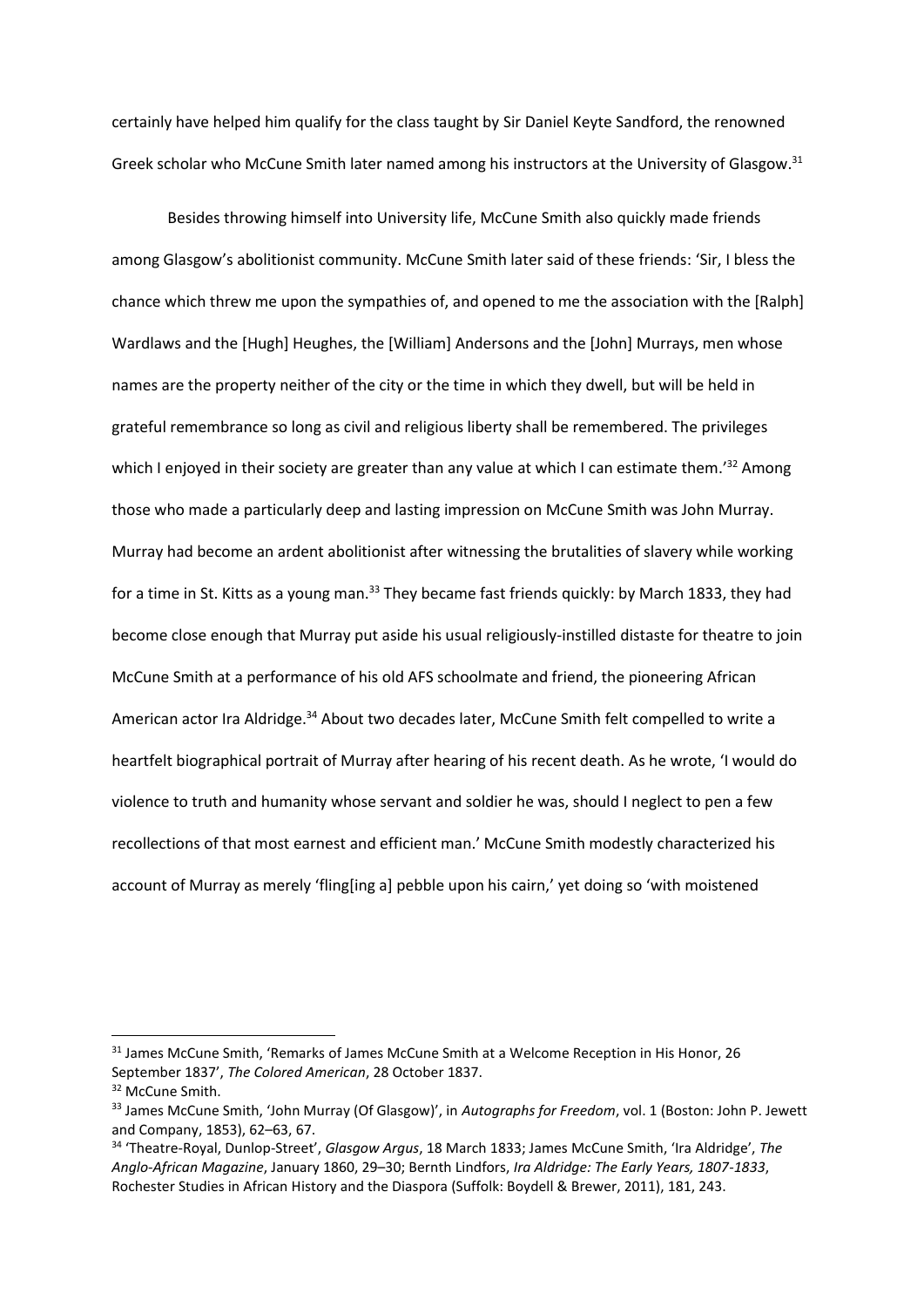cheek.' A few years later, McCune Smith paid him an even more heartfelt tribute when he named one of his sons John Murray.<sup>35</sup>

While the historical record has not revealed exactly how McCune Smith and Murray met, it was Murray's hand that helped create the record of one of their most important collaborations. McCune Smith joined Murray and other prominent Glasgow abolitionists in forming the Glasgow Emancipation Society (GES) on 12 December 1833. Murray and Quaker abolitionist William Smeal served as the GES's secretaries.<sup>36</sup> McCune Smith spoke at length at this meeting, likely invited to do so since he was the only one present who had personally experienced the evils of slavery. While the text of his speech has not been preserved, it was summarized and reported on in anti-slavery Glasgow newspapers. McCune Smith told the 'vast assemblage' gathered there that he had not arrived in Glasgow – as many others had done – 'to solicit aid in behalf of the slaves, or the free blacks, of the United States, but that, driven by a cruel prejudice – a prejudice which refused to admit me into American Colleges, simply because I belonged not to the aristocracy of the skin, I was compelled to seek that education abroad, with which my own country is teeming.' He rejoiced to find himself among lovers of freedom determined to 'to rouse this class [of people opposed to slavery but 'inactive' in efforts to end it] from their lethargy.'<sup>37</sup> As McCune Smith recalled soon after his return to the United States, however unjust the circumstances that had driven him from his home country, he was grateful for the opportunity to 'battle side by side with [the GES] in the cause of the immediate and universal emancipation of slaves.<sup>'38</sup>

<sup>35</sup> McCune Smith, 'John Murray', 62, 67; 1860 United States Census, New York, New York County, New York, Digital Image s.v. "Jas. M. Smith." *FamilySearch.org*; Amy M. Cools, 'Roots: Tracing the Family History of James McCune and Malvina Barnett Smith, 1783-1937, Part 3', *Journal of the Afro-American Historical and Genealogical Society* 37 (2020): 63, 68–69. McCune Smith's memorial appears to be the only extant biographical work dedicated to Murray.

<sup>&</sup>lt;sup>36</sup> 'Minute Book of the Glasgow Emancipation Society, No. 1' (Glasgow, Scotland, 1833), 5–8.

<sup>37</sup> 'Universal Extinction of Slavery', *Glasgow Chronicle*, 13 December 1833; 'Universal Extinction of Slavery', *Glasgow Argus*, 16 December 1833; 'Universal Extinction of Slavery, Glasgow, 12th December, 1833', *Glasgow Argus*, 16 December 1833.

<sup>38</sup> Wake et al., 'Reception of Dr. Smith'.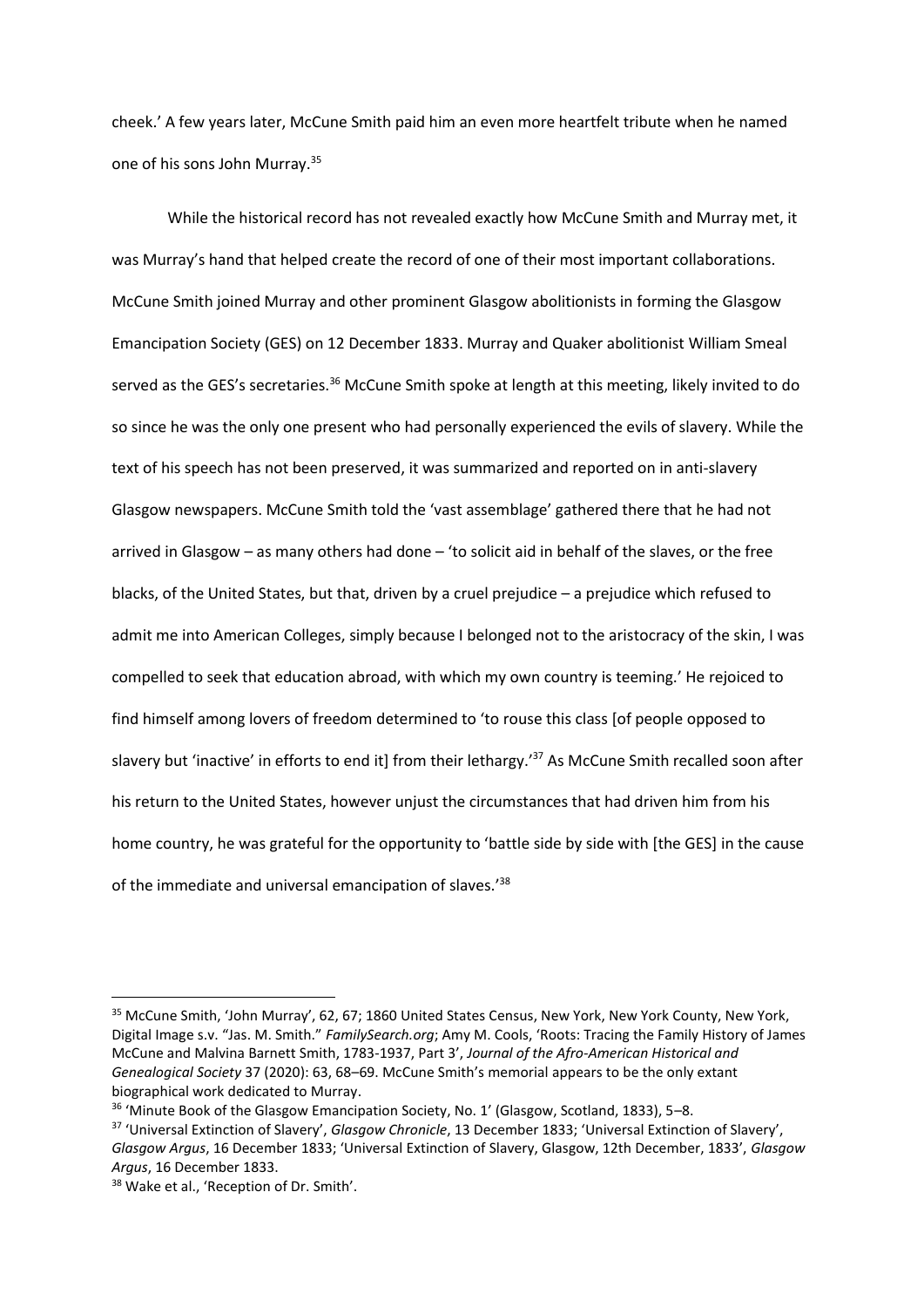The GES tends to be portrayed by scholars as the first significant organization formed by and for Glasgow abolitionists.<sup>39</sup> However, they were already an organized and very active cohort for whom the GES was not a new endeavour: rather, it was a new phase of a well-established one. Smeal, Murray, James Johnstone, Anthony Wigham, and many other founders of the GES were founders and members of the Glasgow Anti-Slavery Society, founded in 1822. The latter's final meeting appears to have taken place on 6 December 1833, during which they conceived the plan to form a new society dedicated to ending slavery in the United States as well as in the British colonies. Rather than being an entirely new organization, the formation of the GES was a sort of second founding that marked a new and expanded plan of action for the Glasgow abolitionists.<sup>40</sup> No wonder, then, that McCune Smith wrote his paeon to the Clyde as a potent symbol of Scotland's freedom fighters many months before the GES was founded.

Though he remained as closely involved as he could with the GES throughout his time in Glasgow and beyond, McCune Smith could not attend every meeting. His studies kept him extremely busy. Also, transportation to and from the University was not always easy; as Murray recalled, 'there were no tramcars [and] practically no omnibuses' until at least the mid-century. Students tended to walk wherever they needed to go and the distances were often far. Walking was, however, a favoured pastime for students, especially since there were few organized sports at the University at that time. Another favourite pastime was rowing on the River Clyde in summer.<sup>41</sup> As his travel journal reveals, McCune Smith was an avid walker who enjoyed exploring.<sup>42</sup> It is possible he took up rowing along with the other students as well. Given that he wrote his poem to the Clyde in August, it

<sup>39</sup> For example, see Duncan C. Rice, *The Scots Abolitionists, 1833-1861* (Baton Rouge/London: Louisiana State University Press, 1981); Iain Whyte, *Scotland and the Abolition of Black Slavery, 1756-1838* (Edinburgh: Edinburgh University Press, 2006).

<sup>40</sup> 'William Smeal', 150; 'Glasgow Anti-Slavery Society'; 'Mr. Thompson's Lecture on St. Domingo', *Glasgow Argus*, 9 December 1833; 'Minute Book of the Glasgow Emancipation Society, No. 1', 1–2.

<sup>41</sup> Murray, *Memories of the Old College of Glasgow*, 423, 446–47.

<sup>42</sup> James McCune Smith, 'Dr. Smith's Journal [12 September 1832]', *The Colored American*, 30 June 1838; James McCune Smith, 'Dr. Smith's Journal [12 September Part 2 - 13 September 1832]', *The Colored American*, 21 July 1838; McCune Smith, 'Journal [Liverpool, 13-15 September 1832]'.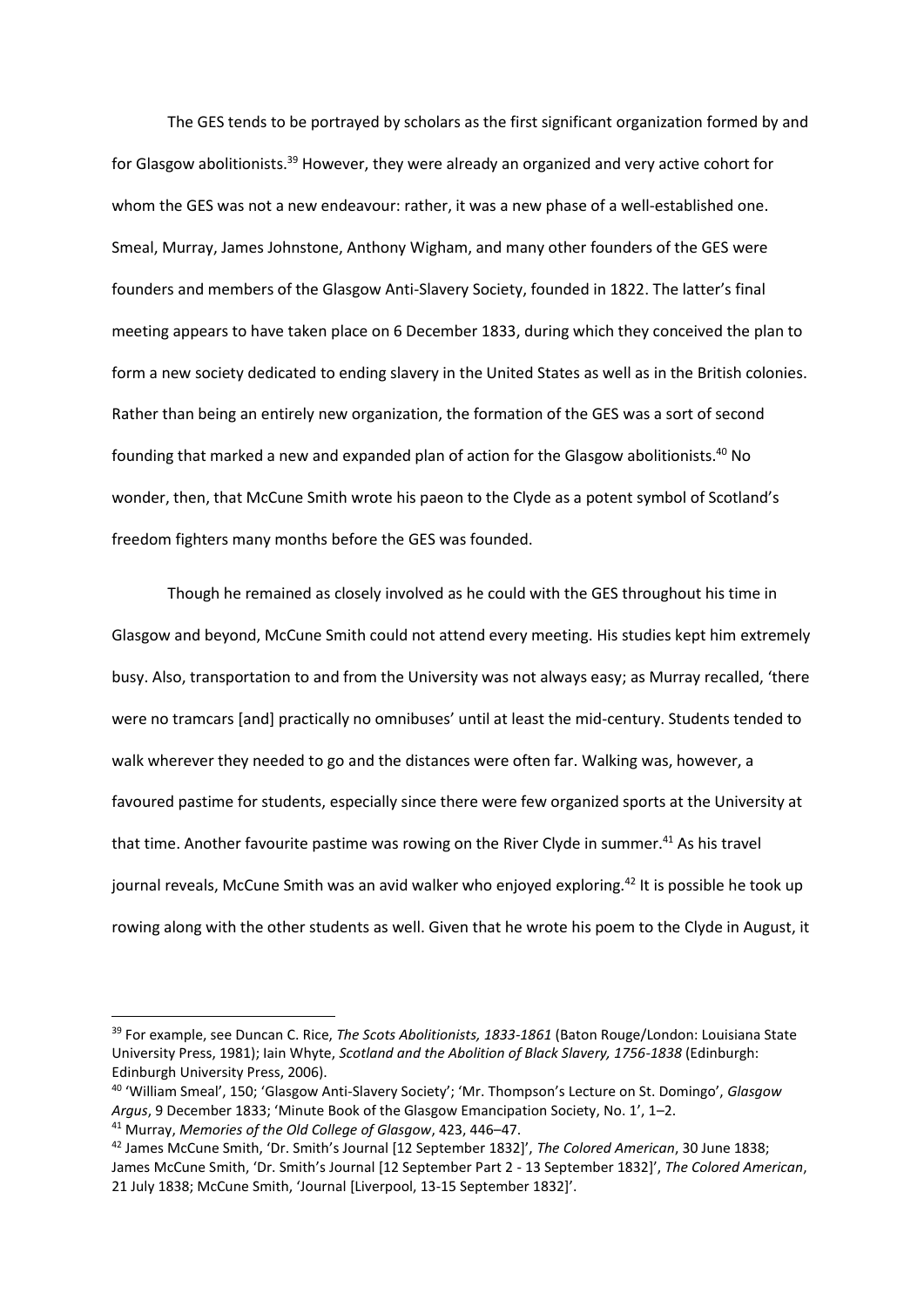is easy to imagine McCune Smith, a characteristically reflective mood, drifting on its 'silvery waves' on a balmy day as its stanzas took shape in his mind.<sup>43</sup>

For the next two years, McCune Smith continued to work towards his bachelor's degree. During his second year, he studied – among other subjects – anatomy, botany, and logic; he won a prize for the latter.<sup>44</sup> As Thomas Morgan writes, McCune Smith – as part of the anatomy class taught by the renowned Dr James Jeffray – some of his studies would have been conducted among the geological and biological specimens in the University's Hunterian Museum.<sup>45</sup> The historical record is largely silent about what McCune Smith studied his third year. He may have taken the Ethics class during the 1834-1835 session: a student with his first and last name is listed in the class register for that year.<sup>46</sup> However, since two other students with the same first and last name also attended the University at the same time, it is not always easy to tell them apart in the records.<sup>47</sup> McCune Smith may have also pursued studies in other languages. His biographical profile on the University website states that he 'was fluent in Latin, Greek and French and with a working knowledge of Hebrew, Italian, Spanish and German.<sup>148</sup> While the profile provides no sources for this and McCune Smith himself did not – so far as extant sources reveal – use any language other than English, Greek, and Latin in his writings, there are indications he could read other languages. For example, citations and quotes in McCune Smith's writings indicate that he regularly read works in French.<sup>49</sup> If McCune

<sup>43</sup> McCune Smith, 'River Clyde'.

<sup>44</sup> *University Register: Professor Jeffray's Students 1811-12 to 1847-48* (Glasgow: James Maclehose & Sons, 1848), 150; *Catalogus Togatorum in Academia Glasguensi 1833-34* (University of Glasgow, 1834), 10; *University Prizes* (University of Glasgow, 1834), 9.

<sup>45</sup> Morgan, 'Education and Medical Practice', 608.

<sup>46</sup> *Catalogus Togatorum in Academia Glasguensi 1834-35* (University of Glasgow, 1835), 7.

 $47$  Sometimes the three James Smiths are distinguished from one another by a signifier to differentiate them, such as (in McCune Smiths' case) the middle initial M. or '*maj*.' or '*min*.' (elder or younger). However, this is not always the case. McCune Smith was simply listed under his first and last names – with no other signifier – in the Logic class for the 1833-1834 session. We know this was McCune Smith because he won the Logic prize for that year. See *Catalogus Togatorum 1832-33*, 13; *Catalogus Togatorum 1833-34*; *University Prizes*, 3, 47. <sup>48</sup> 'University of Glasgow :: Story :: Biography of James McCune Smith', accessed 22 January 2021, https://www.universitystory.gla.ac.uk/biography/?id=WH24115&type=P.

<sup>49</sup> For example, see McCune Smith, *Lecture on the Haytien Revolutions*, 4, 6; James McCune Smith, 'From Our New York Correspondent', *Frederick Douglass' Paper*, 15 December 1854; James McCune Smith, 'From Our New York Correspondent', *Frederick Douglass' Paper*, 12 January 1855; James McCune Smith, 'Chess', *The Anglo-African Magazine*, September 1859, 278.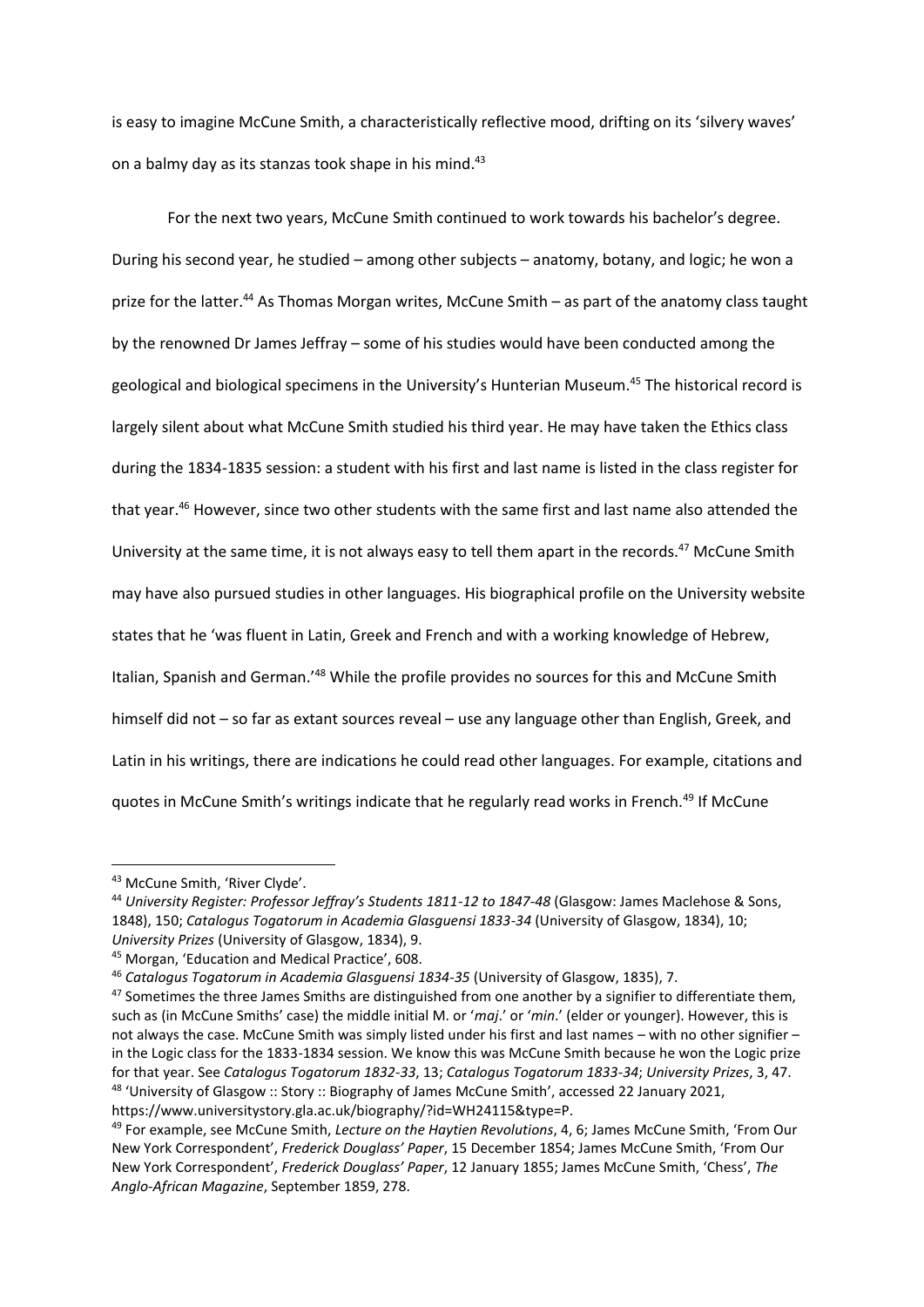Smith did take any of the newly available classes in languages other than ancient Greek and Latin at the University, he was taking part in a burgeoning movement to expand language studies beyond the classics. <sup>50</sup> It is also possible that McCune Smith began to study statistics in this period. Though there is no direct evidence of when he first came to be interested in this emerging field, McCune Smith showed himself to already be adept at this method of analysis by the spring of 1837, as we shall see.<sup>51</sup> Whatever his studies were during this period, he completed them successfully. McCune Smith was awarded his Bachelor of Arts degree on 29 April 1835.<sup>52</sup>

McCune Smith first enrolled in the University of Glasgow's medical school in 1835, the same year he began to pursue his master's degree.<sup>53</sup> It is only at this point that we can be certain that McCune Smith determined to set forth on what would be a pioneering career as a physician. According to his friend Philip Bell, McCune Smith had arrived at the University planning a career as a clergyman. Bell, however, thought McCune Smith better suited for other things: he was, Bell wrote, a 'close analytical reasoner' with a mind that was 'too practical' to make him a talented public speaker. As Bell wrote, McCune Smith's mentor Peter Williams 'wished him to study for the ministry' and sent him to Glasgow to do so. In his letters to McCune Smith, Bell recalled, he worked to persuade McCune Smith to do otherwise. Bell suggested it was largely due to him that McCune Smith switched careers and he was glad of it: 'If we had that influence with him, we have the consolation of knowing we spoiled what would have made a poor preacher and turned it into an excellent physician.' 54

<sup>50</sup> 'Hebrew Language', *Glasgow Herald*, 29 October 1832, Mitchell Library, Glasgow; 'Hebrew. Glasgow College, 7th Nov., 1832', *Glasgow Herald*, 9 November 1832, Mitchell Library, Glasgow; 'French Language', *Glasgow Argus*, 16 December 1833, Mitchell Library, Glasgow; 'University of Glasgow', *Glasgow Argus*, 26 December 1833, Mitchell Library, Glasgow; 'What Are the Universities?', *Glasgow Argus*, 14 August 1834, Mitchell Library, Glasgow.

<sup>&</sup>lt;sup>51</sup> Statistical analysis came to be among McCune Smith's favoured methods of combatting racist theories and harmful or ineffective medical practices. For an exploration of McCune Smith's expertise in and uses of statistics, see Cools, 'Life and Work', Chapter Six.

<sup>52</sup> *Nomina Magistrorum Artium Universitatis Glasguensis AB Anno 1763-1888* (University of Glasgow, 1888), 181.

<sup>53</sup> *University Register: Medicine 1822-23 to 1842-43* (Glasgow: James Maclehose & Sons, 1843), 84.

<sup>54</sup> Bell, 'Death'. See also Cools, 'Life and Work', Chapter Three.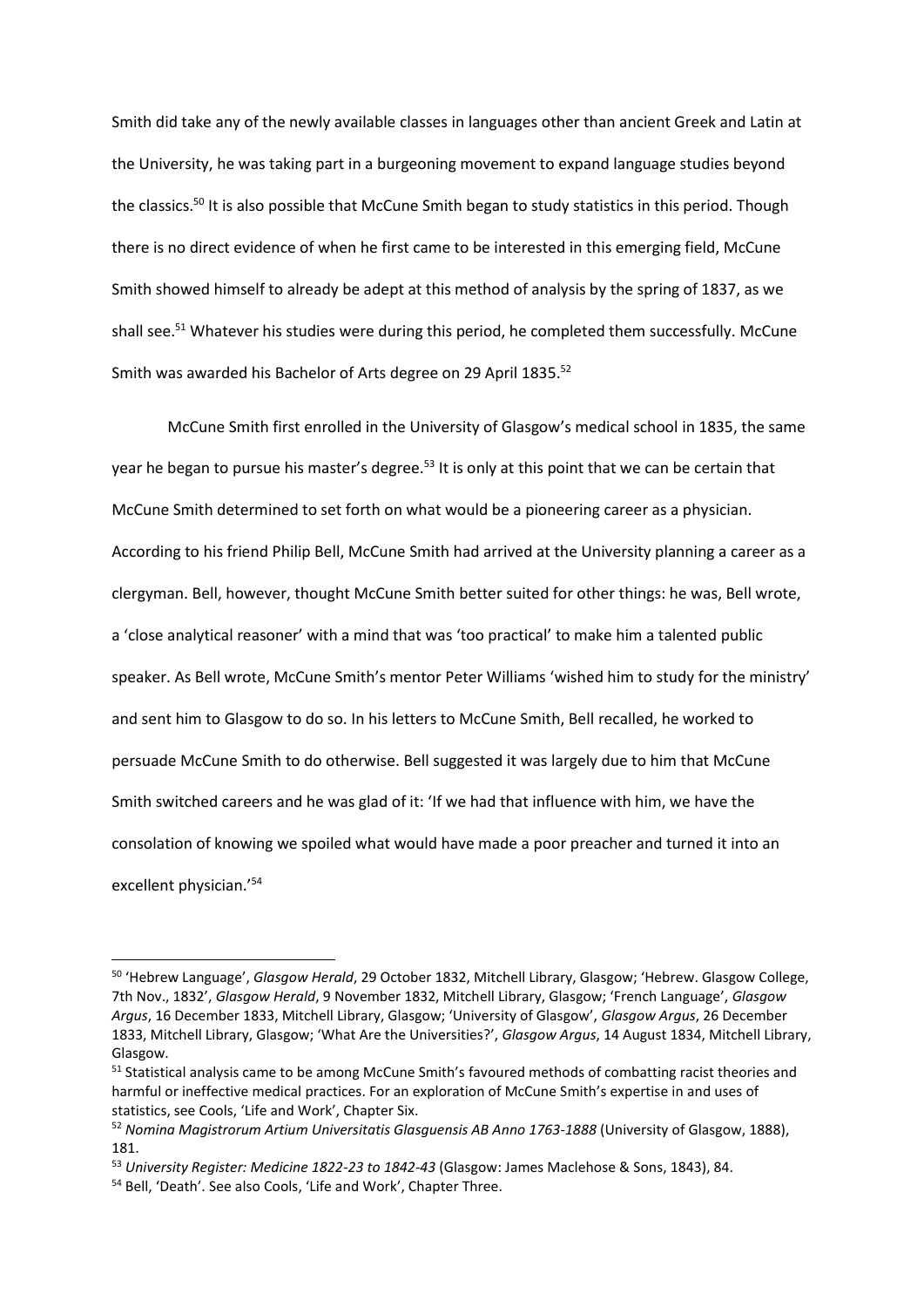McCune Smith's fourth-year arts and humanities studies overlapped with his medical studies throughout the 1835-1836 session. A surviving class register lists McCune Smith in the physics class that year.<sup>55</sup> Another source reveals that he certainly studied Moral Philosophy that year as well. University of Glasgow librarian Robert MacLean and Matthew Daniel Eddy recently discovered a receipt book which lists the reading materials that McCune Smith checked out while enrolled in that class. They also discovered a register of works he checked out from the Medical Library. They include medical and pharmacology textbooks and issues of medical journals. Between the two, McCune Smith's reading list – at least that which we can reconstruct from these sources – indicates that this was the year he also satisfied the Mathematics and Natural Philosophy master's degree requirements. They also reveal an interesting little detail about McCune Smith's personal life: he lived at Mary Millar's boarding house at 55 Renfrew St, about a twenty-five-minute walk from the University. <sup>56</sup> Again, McCune Smith successfully completed his course of study and was awarded his Master of Arts degree on 6 April 1836.<sup>57</sup>

On 14 November 1836, McCune Smith matriculated into the University's medical school. In doing so, he pledged to 'attend the Lectures of the of the several Professions annexed to [their] respective names for three months at least from this date.<sup>758</sup> These lectures were in - according to a report comparing the curricula of the Edinburgh and Glasgow university medical schools – '1. Anatomy. 2. Chemistry. 3. Institutes of Medicine. 4. Surgery. 5. Practice of Medicine. 6. Materia Medica. 7. Midwifery. [and] 8. Botany.' Another degree requirement was 'Attendance at an

<sup>55</sup> *Catalogus Togatorum in Academia Glasguensi 1835-36* (Glasgow, 1836), 816.

<sup>56</sup> *Pigot and Co.'s National Commercial Directory of the Whole of Scotland, and of the Isle of Man...* (London: J. Pigot & Co., 1837), 564; *Students Receipt Book, 1833-45* (University of Glasgow, 1845), 629; *Register of Loans, College Medical Library, University of Glasgow, November 1827 to November 1842* (University of Glasgow, 1842), 283; Matthew Daniel Eddy, 'James McCune Smith: New Discovery Reveals How First African American Doctor Fought for Women's Rights in Glasgow', *The Conversation*, 8 October 2021,

https://theconversation.com/james-mccune-smith-new-discovery-reveals-how-first-african-american-doctorfought-for-womens-rights-in-glasgow-166233. My thanks to Robert MacLean for sharing his research on the details and correct address of McCune Smith's at 55 Renfrew St, since the receipt book entry contains an error. <sup>57</sup> *Nomina Magistrorum*, 38.

<sup>58</sup> *Register of Attested Students of Medicine, 1766-1843* (Glasgow, 1843), 138, 144, 146.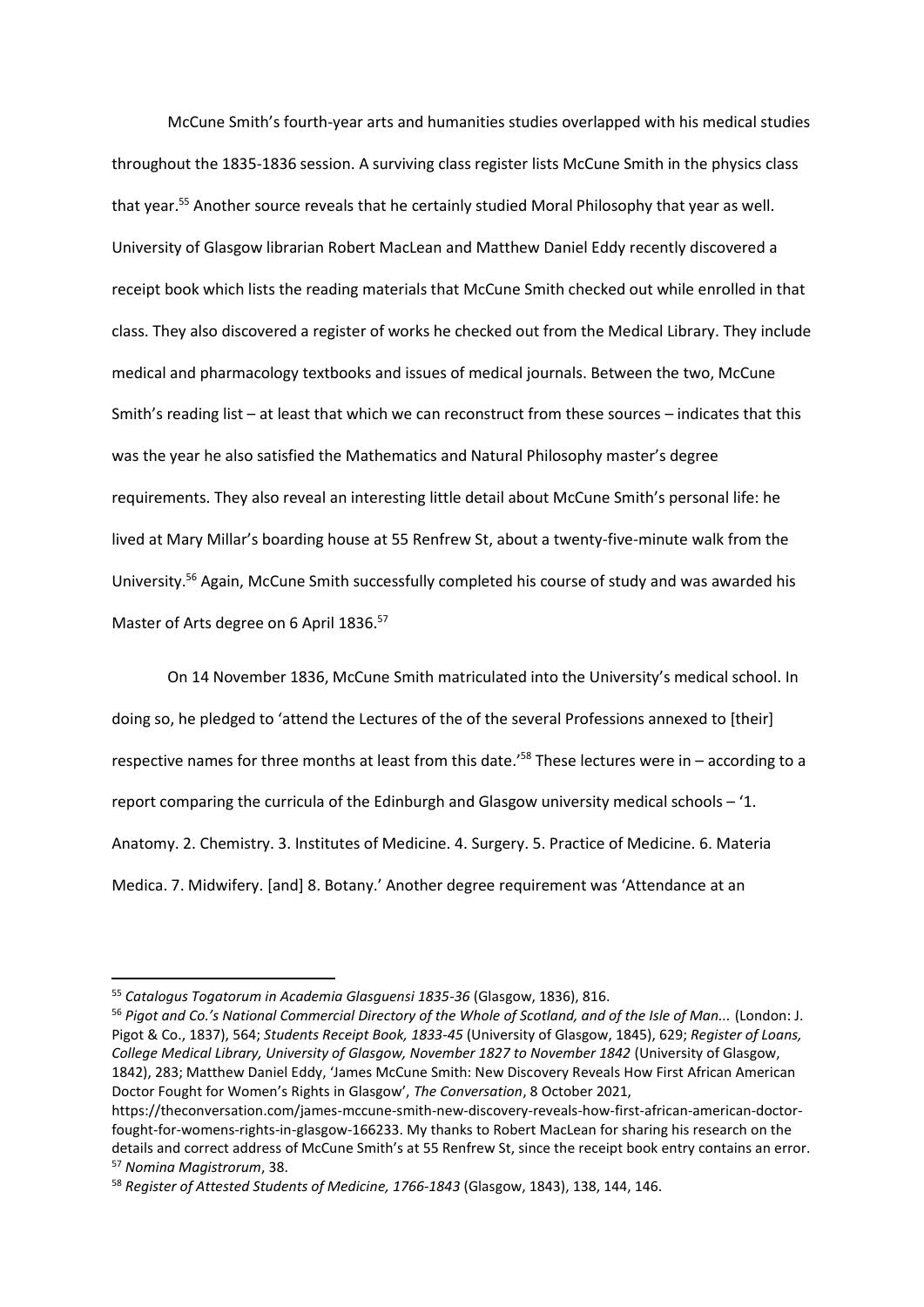Infirmary for 12 Months.'<sup>59</sup> We know for certainty who two of McCune Smith's instructors in these subjects were since he later named them.<sup>60</sup> One was Thomas Thomson, then the University's Professor of Chemistry. Murray recalled that Thomson was particularly popular with the students.<sup>61</sup> The other was William Cumin (variously spelled Cummin), Professor of Midwifery and presiding surgeon for the Glasgow Royal Infirmary and the Lock Hospital.<sup>62</sup> McCune Smith excelled in his medical studies, as evidenced by Cumin's appointing him to a clerkship at the Lock Hospital. This was one of two 'reserved for the most distinguished and best informed of the Students of [Cumin's] Class.'<sup>63</sup> It was this internship at the Lock Hospital that led to McCune Smith's emergence as an advocate for marginalized patients and the first publications of his works – indeed, of any African American physician's – in a medical journal only weeks after becoming the first African American physician to receive a medical degree (27 April 1837). <sup>64</sup> On 17 May 1837, only a few weeks after receiving his medical degree, McCune Smith first wrote to *The London Medical Gazette* in response to an attack on his work from a senior colleague, Dr Alexander Hannay. Hannay was a professor at the rival Andersonian Medical School and member of the Glasgow Medical Society who occasionally attended as physician to the Lock Hospital.<sup>65</sup> In this and a follow-up letter, McCune Smith defended his findings which he had presented to the Glasgow Medical Society earlier that year and appended the original paper. Both through personal observations and close analysis of statistics gathered while

<sup>59</sup> James Spittal, 'Chair of Pathology (Memorial of the Town Council of Edinburgh)', *The Caledonian Mercury*, 28 August 1837.

<sup>60</sup> Wake et al., 'Reception of Dr. Smith'.

<sup>61</sup> Alexander Duncan, *Memorials of the Faculty of Physicians and Surgeons of Glasgow, 1599-1850* (Glasgow: James Maclehose & Sons, 1896), 279; Murray, *Memories of the Old College of Glasgow*, 254–56. <sup>62</sup> Duncan, *Memorials of the Faculty*, 275.

<sup>63</sup> John Barras Hay, *Inaugural Addresses by Lords Rectors of the University of Glasgow: To Which Are Prefixed an Historical Sketch and Account of the Present State of the University* (Glasgow: David Robertson, 1839), lxi. <sup>64</sup> *Nomina Medicinae Doctorum Universitatis Glasguensis AB Anno 1769-1888* (University of Glasgow, 1888), 68–69.

<sup>65</sup> Alexander John Hannay, 'On the Application of Solid Nitras Argenti in the Gonorrhœa of Women', in *The London Medical Gazette*, vol. 20 (London: Longman, Orme, Brown, Green, & Longmans, 1837), 185–91; Duncan, *Memorials of the Faculty*, 281.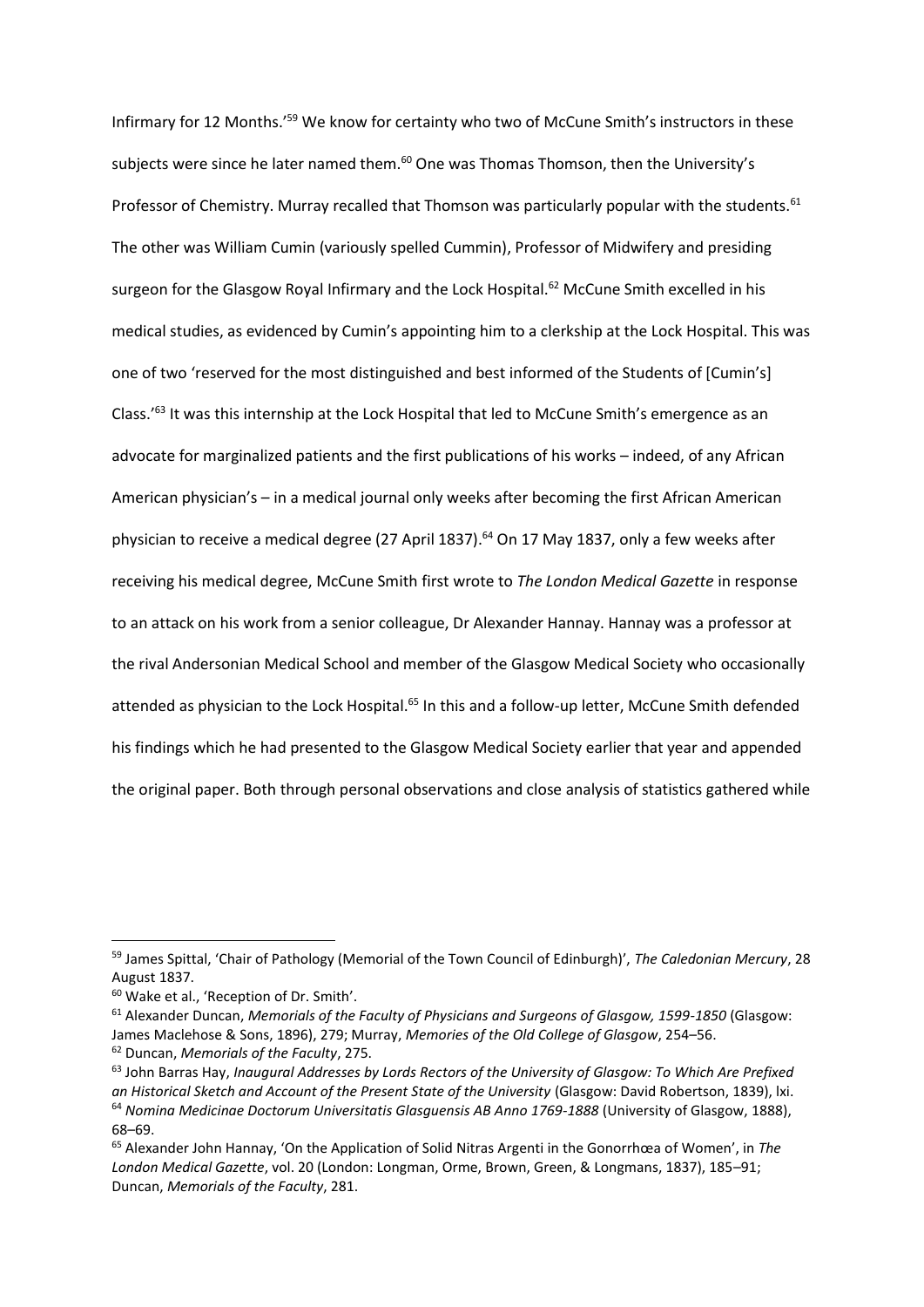interning at Lock, McCune Smith found that Hannay's silver nitrate treatment for gonorrhoea was both ineffective and often accompanied by painful side effects, some of them severe.<sup>66</sup>

After having experienced five years of personal freedom and academic success, McCune Smith experienced his first taste of what he had to face again upon returning to his home country. Sometime in early May 1837, McCune Smith attempted to book a first-class cabin to the United States on the American brig *Canonicus*. His great friend John Murray recorded the experience in detail soon after it occurred, complete with a detailed reconstruction of the conversation.<sup>67</sup> Its Captain Bigley (no first name provided or yet found) offered McCune Smith a second-class cabin instead. When McCune Smith insisted on booking first-class, Bigley refused. When a companion of Bigley's added that McCune Smith's presence in the first class cabin would drive away passengers, McCune Smith noted that there were no American passengers and attested to his own experience: 'No British subject would refuse to go in the same cabin with me on account of my complexion, since I have repeatedly traveled in the best cabins of the first steamers in Britain, without meeting with any such objection.' But Bigley still refused: 'Although all my passengers were perfectly willing, yet I would not suffer you to go in my cabin, for I have not been accustomed to live with colored people.' In the open letter to Bigley which contains this account, Murray charged him with a 'public offense' and offered this warning: 'you and… your countrymen may be made aware that they may expect to be remonstrated with and publicly exposed, if they attempt to import such anti-christian maxims and practices into this country.<sup>168</sup> Bigley's treatment of McCune Smith roused a storm of sympathy and outrage from the Glasgow abolitionist community and his fellow students at the University of

<sup>66</sup> James McCune Smith, 'Solid Nitrate of Silver in Gonorrhœa – To the Editor of the Medical Gazette', in *The London Medical Gazette*, vol. 20 (London: Longman, Orme, Brown, Green, & Longmans, 1837), 310; James McCune Smith, 'Solid Nitrate of Silver in Gonorrhœa – To the Editor of the Medical Gazette (Part 2)', in *The London Medical Gazette*, vol. 20 (London: Longman, Orme, Brown, Green, & Longmans, 1837), 894–95. For a fuller discussion of McCune Smith's letters to the *Gazette*, the context in which they were written, and many more details of McCune Smith's medical training than could be covered here, see Cools, 'Life and Work', Chapter Three. See also Eddy, 'James McCune Smith: New Discovery Reveals How First African American Doctor Fought for Women's Rights in Glasgow'.

<sup>&</sup>lt;sup>67</sup> Murray did not specify whether he was present or that McCune Smith recounted the conversation later. <sup>68</sup> John Murray, 'Contraband Importation! The American Anti-Christian Prejudice against Coloured Persons Imported into Scotland!!', *Glasgow Argus*, 15 May 1837.